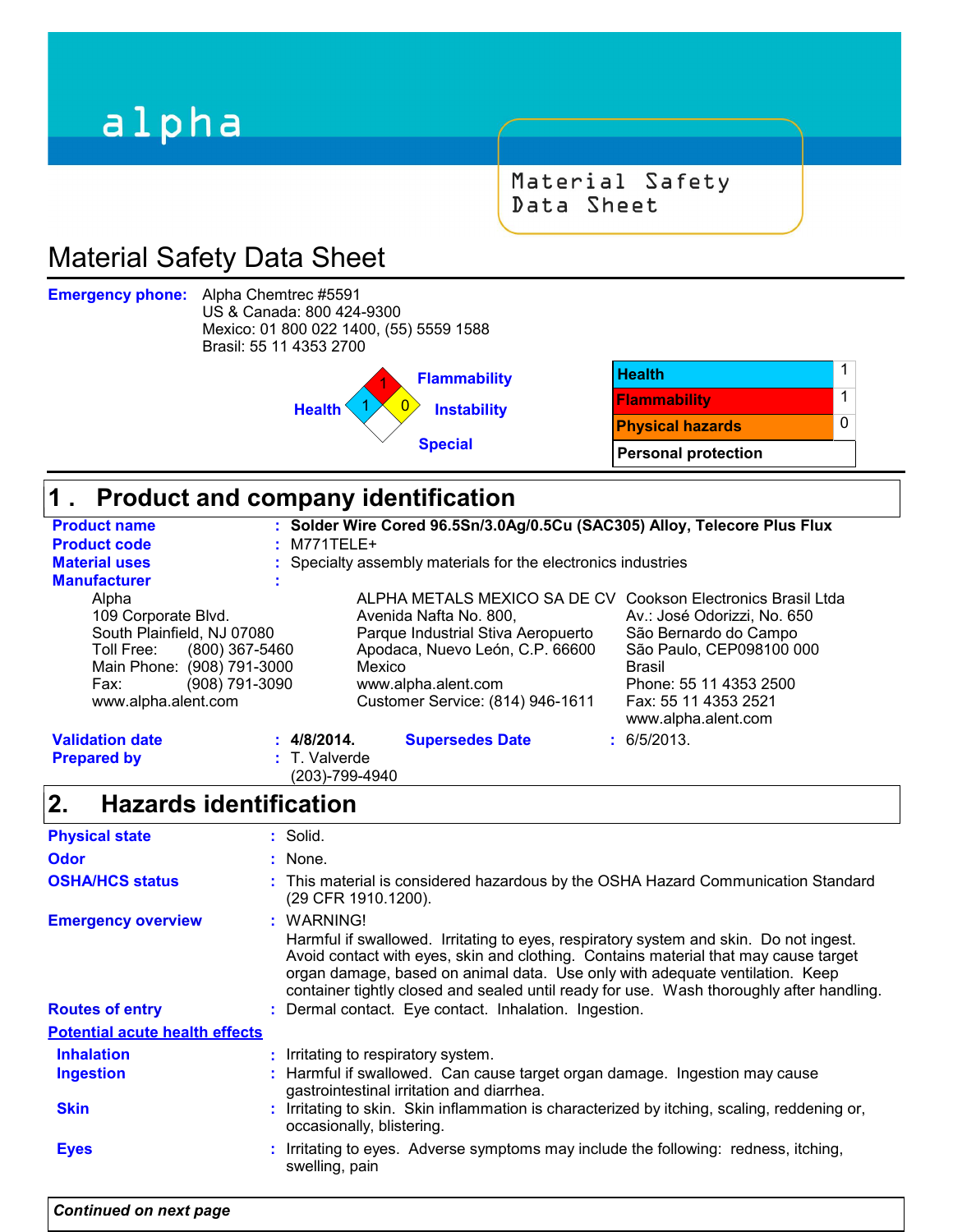### **2. Hazards identification**

### **Potential chronic health effects**

| <b>Chronic effects</b>                                       | : Contains material that can cause target organ damage. Adverse symptoms may include<br>the following:<br>tin: Prolonged or repeated exposure may cause benign pneumoconiosis (Stannosis).<br>silver: Inhalation: metal fume fever, chills or shivering, muscle weakness, metallic<br>taste. Ingestion: convulsions, shock. Contact with this product may result in a condition<br>from silver compounds kown as Argyria (a bluishgray discoloration of the skin, eyes and<br>mucous membranes).<br>Proprietary Rosin/Resin: May cause allergic skin reactions with repeated exposure. |
|--------------------------------------------------------------|----------------------------------------------------------------------------------------------------------------------------------------------------------------------------------------------------------------------------------------------------------------------------------------------------------------------------------------------------------------------------------------------------------------------------------------------------------------------------------------------------------------------------------------------------------------------------------------|
| <b>Target organs</b>                                         | : Contains material which may cause damage to the following organs: kidneys, lungs,<br>upper respiratory tract, skin, eyes, nose/sinuses, testes.                                                                                                                                                                                                                                                                                                                                                                                                                                      |
| <b>Carcinogenicity</b><br><b>Mutagenicity</b>                | : Not classified or listed by IARC, NTP, OSHA, EU and ACGIH.<br>: Not classified.                                                                                                                                                                                                                                                                                                                                                                                                                                                                                                      |
| <b>Teratogenicity</b>                                        | : Not classified.                                                                                                                                                                                                                                                                                                                                                                                                                                                                                                                                                                      |
| <b>Developmental effects</b>                                 | : Not classified.                                                                                                                                                                                                                                                                                                                                                                                                                                                                                                                                                                      |
| <b>Fertility effects</b>                                     | : Not classified.                                                                                                                                                                                                                                                                                                                                                                                                                                                                                                                                                                      |
| <b>Medical conditions</b><br>aggravated by over-<br>exposure | : Pre-existing digestive disorders and disorders involving any other target organs<br>mentioned in this MSDS as being at risk may be aggravated by over-exposure to this<br>product.                                                                                                                                                                                                                                                                                                                                                                                                   |

### **Composition/information on ingredients 3.**

| <b>Name</b>                                                                                                     | <b>CAS number</b> | % by weight |
|-----------------------------------------------------------------------------------------------------------------|-------------------|-------------|
| tin                                                                                                             | 7440-31-5         | 80-100      |
| silver                                                                                                          | 7440-22-4         | $1 - 5$     |
| <b>Proprietary Rosin/Resin</b>                                                                                  |                   |             |
| Any ingredient not listed in Section 3 is non-regulated or present in the product in concentrations below legal |                   |             |

**disclosure limits.**

| 4.<br><b>First aid measures</b> |                                                                                                                                                                                                                                                                                                                                                                                                                                                                                                                                                                                                                                                                              |  |
|---------------------------------|------------------------------------------------------------------------------------------------------------------------------------------------------------------------------------------------------------------------------------------------------------------------------------------------------------------------------------------------------------------------------------------------------------------------------------------------------------------------------------------------------------------------------------------------------------------------------------------------------------------------------------------------------------------------------|--|
| <b>Eye contact</b>              | : Check for and remove any contact lenses. Get medical attention if irritation occurs.<br>Immediately flush eyes with running water for at least 30 minutes, keeping eyelids open.                                                                                                                                                                                                                                                                                                                                                                                                                                                                                           |  |
| <b>Skin contact</b>             | : Flush contaminated skin with plenty of water. Remove contaminated clothing and<br>shoes. Continue to rinse for at least 15 minutes. Get medical attention if symptoms<br>occur. Wash contaminated clothing before reuse. Clean shoes thoroughly before<br>reuse. Seek medical attention if irritation persists. In case of contact, immediately flush<br>skin with plenty of water for at least 15 minutes while removing contaminated clothing<br>and shoes.                                                                                                                                                                                                              |  |
| <b>Inhalation</b>               | : Get medical attention immediately. Move exposed person to fresh air. If it is suspected<br>that mists are still present, the rescuer should wear an appropriate mask or self-<br>contained breathing apparatus. Keep person warm and at rest. If not breathing, if<br>breathing is irregular or if respiratory arrest occurs, provide artificial respiration or oxygen<br>by trained personnel. It may be dangerous to the person providing aid to give mouth-to-<br>mouth resuscitation. If unconscious, place in recovery position and get medical attention<br>immediately. Maintain an open airway. Loosen tight clothing such as a collar, tie, belt or<br>waistband. |  |
| <b>Ingestion</b>                | : Get medical attention immediately. Wash out mouth with water. Remove dentures if<br>any. Move exposed person to fresh air. Keep person warm and at rest. Do not induce<br>vomiting unless directed to do so by medical personnel. If vomiting occurs, the head<br>should be kept low so that vomit does not enter the lungs. Never give anything by mouth<br>to an unconscious person. If unconscious, place in recovery position and get medical<br>attention immediately. Maintain an open airway. Loosen tight clothing such as a collar,<br>tie, belt or waistband. If not breathing, if breathing is irregular or if respiratory arrest                               |  |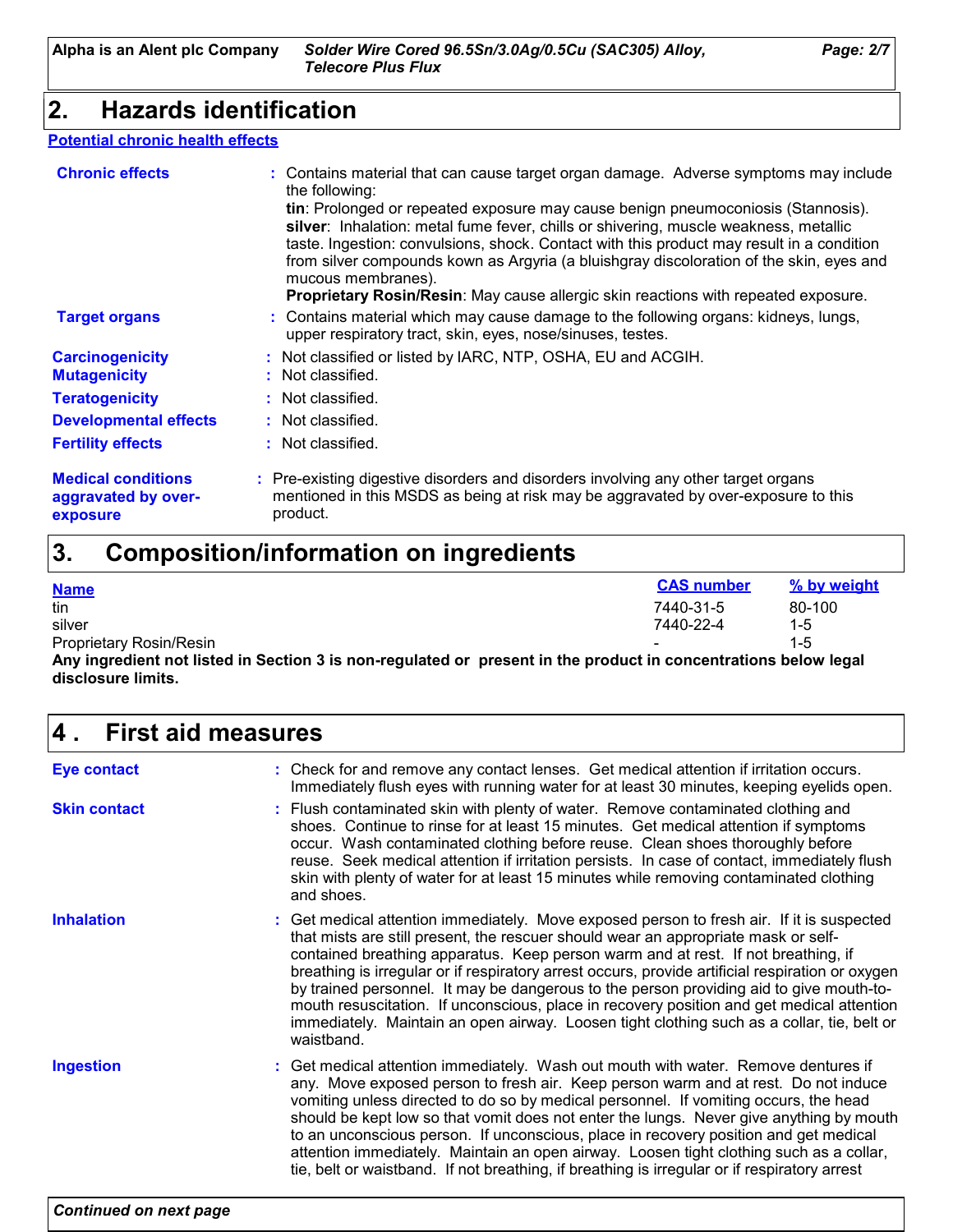**Alpha is an Alent plc Company** *Solder Wire Cored 96.5Sn/3.0Ag/0.5Cu (SAC305) Alloy, Page: 3/7 Telecore Plus Flux*

### **4 . First aid measures**

occurs, provide artificial respiration or oxygen by trained personnel.

**Protection of first-aiders** : No action shall be taken involving any personal risk or without suitable training. It may be dangerous to the person providing aid to give mouth-to-mouth resuscitation. Wear suitable protective clothing, gloves and eye/face protection. If it is suspected that mists are still present, the rescuer should wear an appropriate mask or self-contained breathing apparatus.

### **Fire-fighting measures 5 .**

|                                                          | <b>Flammability of the product :</b> No specific fire or explosion hazard.                                                                                                                          |
|----------------------------------------------------------|-----------------------------------------------------------------------------------------------------------------------------------------------------------------------------------------------------|
| <b>Extinguishing media</b>                               |                                                                                                                                                                                                     |
| <b>Suitable</b>                                          | : Use an extinguishing agent suitable for the surrounding fire.                                                                                                                                     |
| <b>Not suitable</b>                                      | : None known.                                                                                                                                                                                       |
| <b>Special exposure hazards</b>                          | : Promptly isolate the scene by removing all persons from the vicinity of the incident if<br>there is a fire. No action shall be taken involving any personal risk or without suitable<br>training. |
| <b>Hazardous combustion</b><br>products                  | : metal oxide/oxides                                                                                                                                                                                |
| <b>Special protective</b><br>equipment for fire-fighters | : Fire-fighters should wear appropriate protective equipment and self-contained breathing<br>apparatus (SCBA) with a full face-piece operated in positive pressure mode.                            |

### **Accidental release measures 6 .**

| <b>Personal precautions</b>      | : No action shall be taken involving any personal risk or without suitable training.<br>Evacuate surrounding areas. Keep unnecessary and unprotected personnel from<br>entering. Do not touch or walk through spilled material. Provide adequate ventilation.<br>Wear appropriate respirator when ventilation is inadequate. Put on appropriate personal<br>protective equipment (see section 8). |
|----------------------------------|---------------------------------------------------------------------------------------------------------------------------------------------------------------------------------------------------------------------------------------------------------------------------------------------------------------------------------------------------------------------------------------------------|
| <b>Environmental precautions</b> | : Avoid dispersal of spilled material and runoff and contact with soil, waterways, drains<br>and sewers. Inform the relevant authorities if the product has caused environmental<br>pollution (sewers, waterways, soil or air).                                                                                                                                                                   |
| <b>Large spill</b>               | : Move containers from spill area. Approach release from upwind. Prevent entry into<br>sewers, water courses, basements or confined areas. Vacuum or sweep up material<br>and place in a designated, labeled waste container. Dispose of via a licensed waste<br>disposal contractor. Note: see section 1 for emergency contact information and section<br>13 for waste disposal.                 |
| <b>Small spill</b>               | : Move containers from spill area. Vacuum or sweep up material and place in a<br>designated, labeled waste container. Dispose of via a licensed waste disposal<br>contractor.                                                                                                                                                                                                                     |

### **Handling and storage 7 .**

| : Store in accordance with local regulations. Store in original container protected from<br><b>Storage</b><br>direct sunlight in a dry, cool and well-ventilated area, away from incompatible materials<br>(see section 10) and food and drink. Keep container tightly closed and sealed until ready<br>for use. Containers that have been opened must be carefully resealed and kept upright<br>to prevent leakage. Do not store in unlabeled containers. Use appropriate containment<br>to avoid environmental contamination.<br>Keep container in a cool, well-ventilated area. Keep container tightly closed and sealed | <b>Handling</b> | : Put on appropriate personal protective equipment (see section 8). Eating, drinking and<br>smoking should be prohibited in areas where this material is handled, stored and<br>processed. Workers should wash hands and face before eating, drinking and smoking.<br>Avoid contact with eyes, skin and clothing. Do not ingest. Use only with adequate<br>ventilation. Wear appropriate respirator when ventilation is inadequate. Keep in the<br>original container or an approved alternative made from a compatible material, kept<br>tightly closed when not in use. Empty containers retain product residue and can be<br>hazardous. Do not reuse container. |
|-----------------------------------------------------------------------------------------------------------------------------------------------------------------------------------------------------------------------------------------------------------------------------------------------------------------------------------------------------------------------------------------------------------------------------------------------------------------------------------------------------------------------------------------------------------------------------------------------------------------------------|-----------------|--------------------------------------------------------------------------------------------------------------------------------------------------------------------------------------------------------------------------------------------------------------------------------------------------------------------------------------------------------------------------------------------------------------------------------------------------------------------------------------------------------------------------------------------------------------------------------------------------------------------------------------------------------------------|
| until ready for use. Avoid all possible sources of ignition (spark or flame).                                                                                                                                                                                                                                                                                                                                                                                                                                                                                                                                               |                 |                                                                                                                                                                                                                                                                                                                                                                                                                                                                                                                                                                                                                                                                    |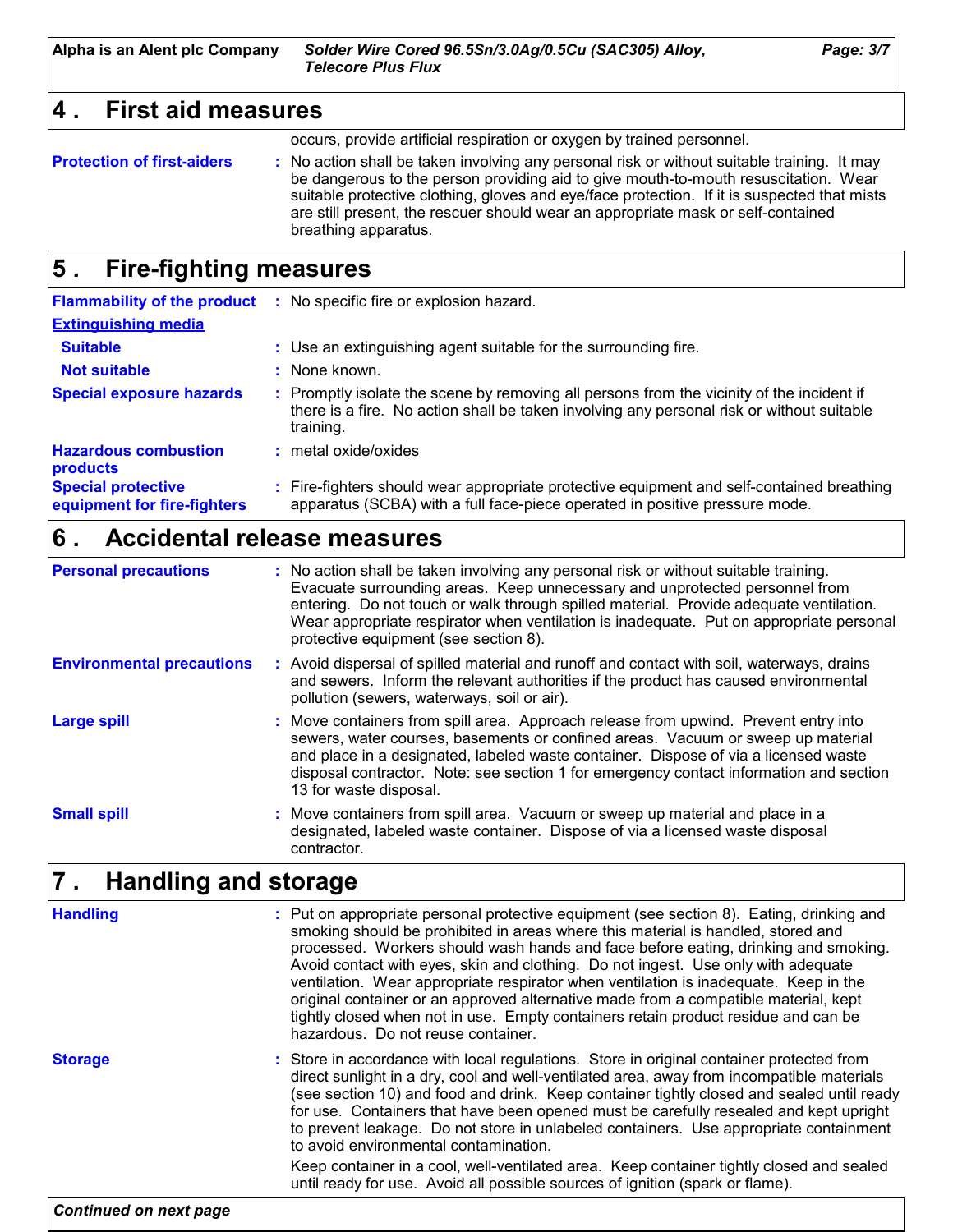**Alpha is an Alent plc Company** *Solder Wire Cored 96.5Sn/3.0Ag/0.5Cu (SAC305) Alloy, Page: 4/7 Telecore Plus Flux*

# **7 . Handling and storage**

### **Exposure controls/personal protection 8 .**

| <b>Product name</b> | <b>Exposure limits</b>                                                                                                                                                                                                                                                                                                                                                                                                                                                                                                                                                                                                          |
|---------------------|---------------------------------------------------------------------------------------------------------------------------------------------------------------------------------------------------------------------------------------------------------------------------------------------------------------------------------------------------------------------------------------------------------------------------------------------------------------------------------------------------------------------------------------------------------------------------------------------------------------------------------|
| tin                 | OSHA PEL (United States, 9/2005).<br>TWA: $2 \text{ mg/m}^3$ 8 hour(s).<br>ACGIH TLV (United States, 3/2012).<br>TWA: $2 \text{ mg/m}^3$ 8 hour(s).                                                                                                                                                                                                                                                                                                                                                                                                                                                                             |
| silver              | NIOSH REL (United States, 6/2009). Notes: as Ag<br>TWA: 0.01 mg/m <sup>3</sup> , (as Ag) 10 hour(s). Form: METAL DUST AND<br><b>SOLUBLE</b><br>OSHA PEL (United States, 6/2010). Notes: as Ag<br>TWA: $0.01 \text{ mg/m}^3$ , (as Ag) 8 hour(s).<br>OSHA PEL 1989 (United States, 3/1989). Notes: as Ag<br>TWA: $0.01 \text{ mg/m}^3$ , (as Ag) 8 hour(s).<br>ACGIH TLV (United States, 3/2012). Notes: Substances for which<br>the TLV is higher than the OSHA Permissible Exposure Limit<br>(PEL) and/or the NIOSH Recommended Exposure Limit (REL).<br>See CFR 58(124) :36338-33351, June 30, 1993, for revised OSHA<br>PEL. |
|                     | TWA: 0.1 mg/m <sup>3</sup> 8 hour(s). Form: Metallic form                                                                                                                                                                                                                                                                                                                                                                                                                                                                                                                                                                       |

#### **Consult local authorities for acceptable exposure limits.**

| <b>Recommended monitoring</b><br>procedures | : If this product contains ingredients with exposure limits, personal, workplace atmosphere<br>or biological monitoring may be required to determine the effectiveness of the ventilation<br>or other control measures and/or the necessity to use respiratory protective equipment.                                                                                                                                                                                                                                                                                                                                                               |
|---------------------------------------------|----------------------------------------------------------------------------------------------------------------------------------------------------------------------------------------------------------------------------------------------------------------------------------------------------------------------------------------------------------------------------------------------------------------------------------------------------------------------------------------------------------------------------------------------------------------------------------------------------------------------------------------------------|
| <b>Engineering measures</b>                 | : Use only with adequate ventilation. If user operations generate dust, fumes, gas, vapor<br>or mist, use process enclosures, local exhaust ventilation or other engineering controls<br>to keep worker exposure to airborne contaminants below any recommended or statutory<br>limits. Processes should be designed to minimize airborne and skin exposure to<br>hazardous substances.                                                                                                                                                                                                                                                            |
| <b>Hygiene measures</b>                     | : Wash hands, forearms and face thoroughly after handling chemical products, before<br>eating, smoking and using the lavatory and at the end of the working period. Appropriate<br>techniques should be used to remove potentially contaminated clothing. Wash<br>contaminated clothing before reusing. Ensure that eyewash stations and safety showers<br>are close to the workstation location. Eating, drinking and smoking should be prohibited<br>in areas where this material is handled, stored and processed. Take off immediately all<br>contaminated clothing. Contaminated work clothing should not be allowed out of the<br>workplace. |
| <b>Personal protection</b>                  |                                                                                                                                                                                                                                                                                                                                                                                                                                                                                                                                                                                                                                                    |
| <b>Respiratory</b>                          | : Use a properly fitted, air-purifying or air-fed respirator complying with NIOSH if a risk<br>assessment indicates this is necessary. Respirator selection must be based on known<br>or anticipated exposure levels, the hazards of the product and the safe working limits of<br>the selected respirator. Risk assessments should be completed by a Certified Industrial<br>Hygienst.                                                                                                                                                                                                                                                            |
| <b>Hands</b>                                | : Chemical-resistant, impervious gloves complying with an approved standard should be<br>worn at all times when handling chemical products if a risk assessment indicates this is<br>necessary. The user must check that the final choice of type of glove selected for<br>handling this product is the most appropriate and takes into account the particular<br>conditions of use, as included in the user's risk assessment. Risk assessments should<br>be completed by a Certified Industrial Hygienst.                                                                                                                                        |
| <b>Eyes</b>                                 | : Avoid contact with eyes. Safety eyewear should be used when there is a likelihood of<br>exposure.                                                                                                                                                                                                                                                                                                                                                                                                                                                                                                                                                |
| <b>Skin</b>                                 | : Avoid contact with skin and clothing. Wear suitable protective clothing. Body garments<br>used should be based upon the task being performed (e.g., lab coat, chemical resistant<br>protective suit, sleevelets, synthetic apron, gauntlets) to avoid exposed skin surfaces.<br>Wash contaminated clothing thoroughly with water before removing it, or wear gloves.                                                                                                                                                                                                                                                                             |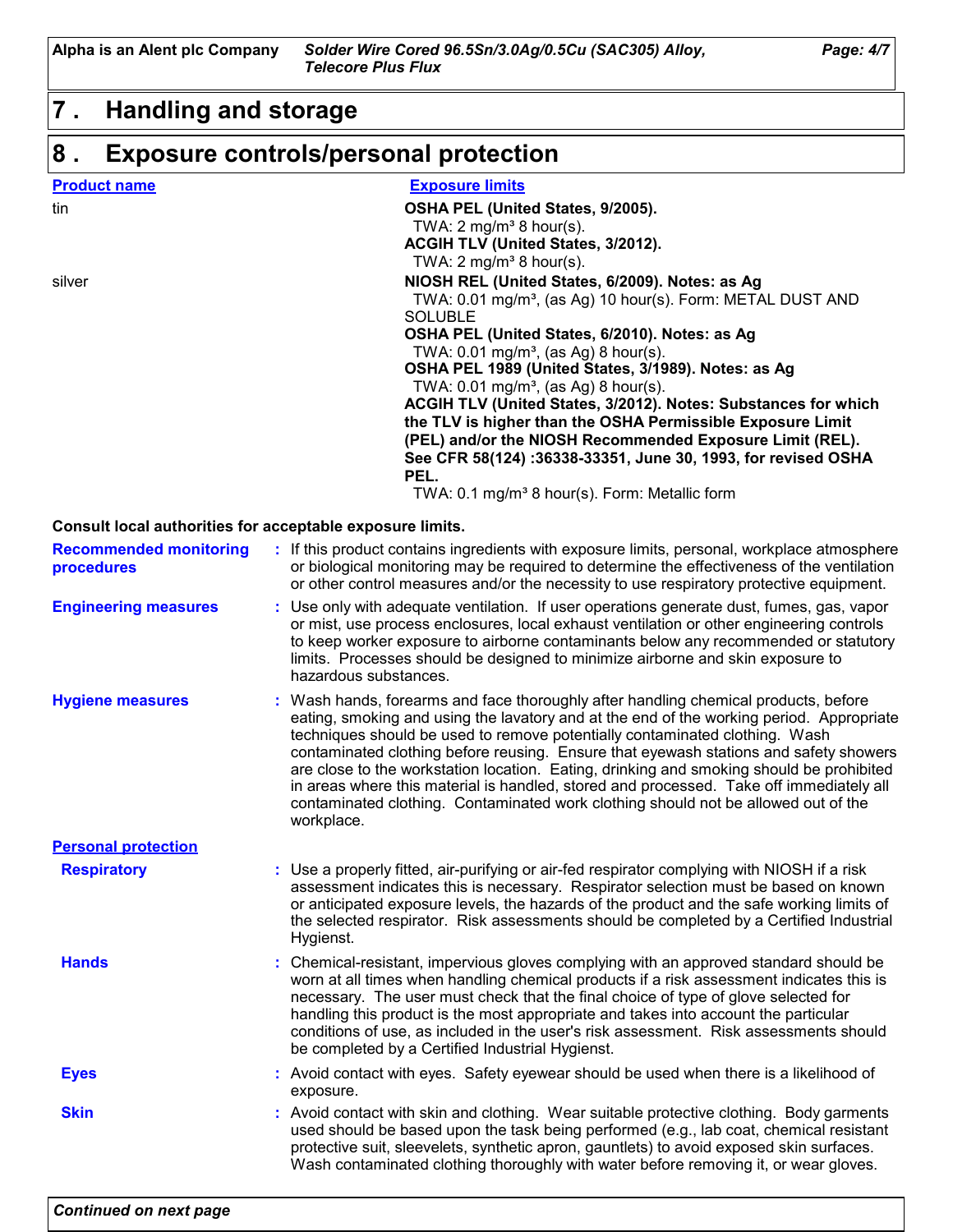### **8 . Exposure controls/personal protection**

**:** Emissions from ventilation or work process equipment should be checked to ensure they comply with the requirements of environmental protection legislation. In some cases, fume scrubbers, filters or engineering modifications to the process equipment will be necessary to reduce emissions to acceptable levels.

# **Physical and chemical properties 9 .**

| <b>Physical state</b>             | : Solid.                                                        |
|-----------------------------------|-----------------------------------------------------------------|
| <b>Flash point</b>                | : Not available.                                                |
| <b>Auto-ignition temperature</b>  | : Not available.                                                |
| <b>Flammable limits</b>           | : Not available.                                                |
| <b>Color</b>                      | $:$ Gray.                                                       |
| <b>Odor</b>                       | : None.                                                         |
| pH                                | $:$ Not available.                                              |
| <b>Boiling/condensation point</b> | $:$ Not available.                                              |
| <b>Melting/freezing point</b>     | : Not available.                                                |
| <b>Vapor pressure</b>             | : Not available.                                                |
| <b>Vapor density</b>              | : Not available.                                                |
| <b>Odor threshold</b>             | $:$ Not available.                                              |
| <b>Evaporation rate</b>           | : Not available.                                                |
| <b>VOC</b>                        | : $1.4$ g/l                                                     |
| <b>Solubility</b>                 | Insoluble in the following materials: cold water and hot water. |

### **Stability and reactivity 10 .**

| <b>Stability</b>                                         | : The product is stable.                                                                                  |
|----------------------------------------------------------|-----------------------------------------------------------------------------------------------------------|
| <b>Conditions to avoid</b>                               | : No specific data.                                                                                       |
| <b>Incompatibility with various</b><br><b>substances</b> | : Reactive with oxidizing agents, reducing agents, acids, alkalis.<br>Chlorine, peroxides                 |
| <b>Hazardous decomposition</b><br>products               | : Under normal conditions of storage and use, hazardous decomposition products should<br>not be produced. |
| <b>Other Hazardous</b><br>decomposition products         | : metal oxides, toxic. fumes                                                                              |
| <b>Hazardous polymerization</b>                          | : Under normal conditions of storage and use, hazardous polymerization will not occur.                    |

# **11 . Toxicological information**

#### **Acute toxicity**

| <b>Product/ingredient name</b> | <b>Result</b> | <b>Species</b> | <b>Dose</b> | <b>Exposure</b>          |
|--------------------------------|---------------|----------------|-------------|--------------------------|
| silver                         | LD Oral       | Guinea pig     | >5 g/kg     |                          |
|                                | ILD Oral      | Mouse          | >10 g/kg    |                          |
|                                | LD50 Oral     | Mouse          | $100$ mg/kg | -                        |
| Proprietary Rosin/Resin        | LD50 Dermal   | Rabbit         | $>2.5$ g/kg |                          |
|                                | LD50 Oral     | Mouse          | >3 g/kg     |                          |
|                                | LD50 Oral     | Rat            | $>4$ g/kg   | $\overline{\phantom{a}}$ |

#### **Carcinogenicity Classification**

| <b>Product/ingredient name</b> | <b>ACGIH</b> | <b>IARC</b> | <b>EPA</b> | <b>NIOSH</b> | <b>NTP</b> | <b>OSHA</b> |
|--------------------------------|--------------|-------------|------------|--------------|------------|-------------|
| silver                         |              |             |            |              |            |             |

Alpha has not conducted specific studies on the toxicity of this product.

**Environmental exposure controls**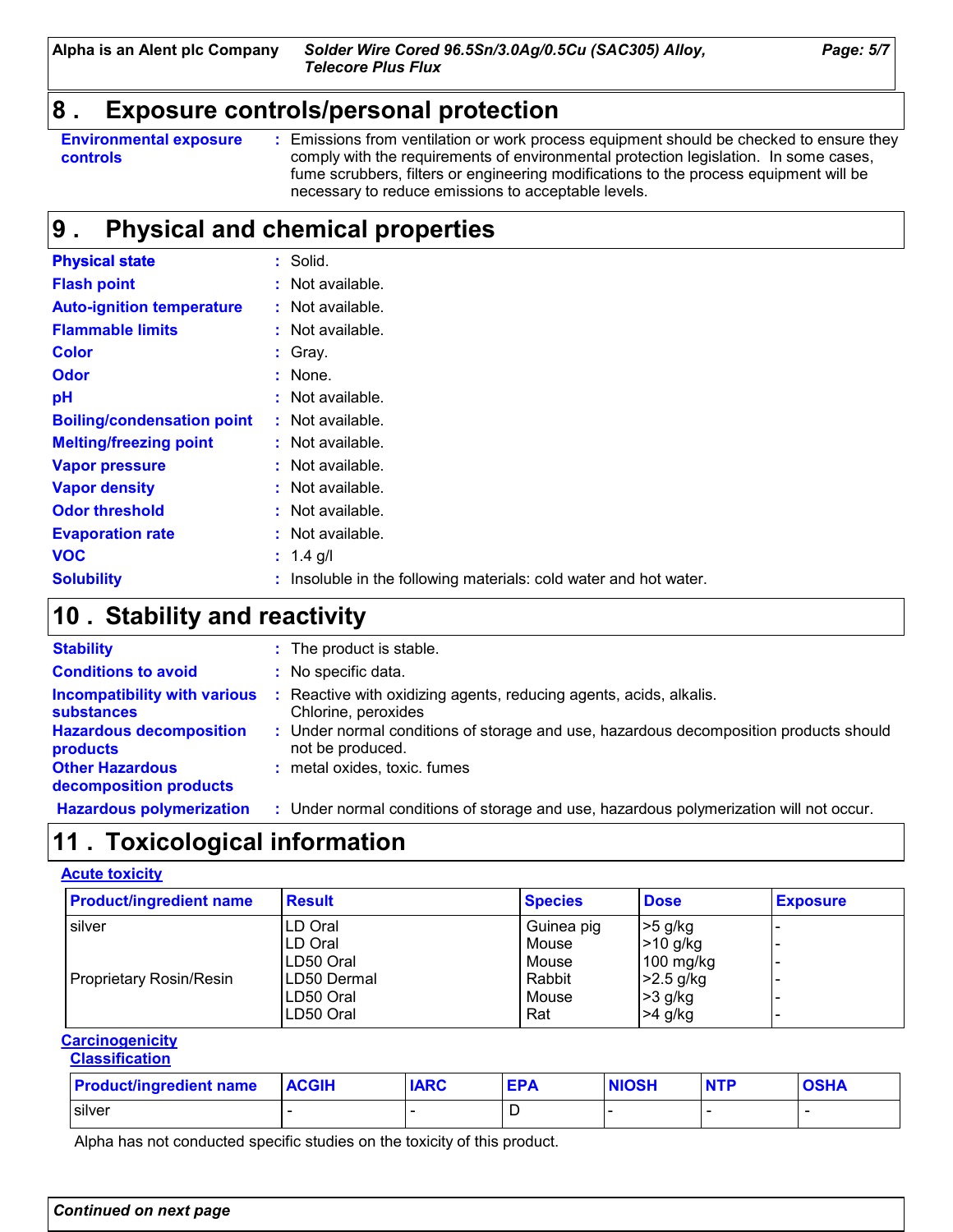# **12 . Ecological information**

# **CURRENTLY UNDER TECHNICAL REVIEW**

# **Disposal considerations 13 .**

#### **Waste disposal**

The generation of waste should be avoided or minimized wherever possible. Empty **:** containers or liners may retain some product residues. This material and its container must be disposed of in a safe way. Dispose of surplus and non-recyclable products via a licensed waste disposal contractor. Disposal of this product, solutions and any byproducts should at all times comply with the requirements of environmental protection and waste disposal legislation and any regional local authority requirements. Avoid dispersal of spilled material and runoff and contact with soil, waterways, drains and sewers.

**Disposal should be in accordance with applicable regional, national and local laws and regulations. Refer to Section 7: HANDLING AND STORAGE and Section 8: EXPOSURE CONTROLS/PERSONAL PROTECTION for additional handling information and protection of employees.**

### **14 . Transport information**

| <b>Regulatory</b><br>information | UN number         | <b>Proper shipping</b><br>name | <b>Classes</b> | <b>PG*</b> Label | <b>Additional</b><br><b>Information</b> |
|----------------------------------|-------------------|--------------------------------|----------------|------------------|-----------------------------------------|
| <b>DOT Classification</b>        | Not<br>requiated. |                                |                |                  |                                         |

PG\* : Packing group

### **15 . Regulatory information**

#### **United States**

| JIIIWU UWW                      | : Irritating material                                                                                                                                                                                                                                                    |
|---------------------------------|--------------------------------------------------------------------------------------------------------------------------------------------------------------------------------------------------------------------------------------------------------------------------|
| <b>HCS Classification</b>       | Target organ effects                                                                                                                                                                                                                                                     |
| <b>U.S. Federal regulations</b> | : TSCA 5(a)2 proposed significant new use rules: No products were found.<br>TSCA 5(a)2 final significant new use rules: No products were found.<br>TSCA 12(b) one-time export: No products were found.<br>TSCA 12(b) annual export notification: No products were found. |

#### All components are listed or exempted. **: United States inventory**

### **(TSCA 8b)**

**SARA 313**

|                                           | <b>Product name</b> | <b>CAS number</b> | <b>Concentration</b> |
|-------------------------------------------|---------------------|-------------------|----------------------|
| <b>Form R - Reporting</b><br>requirements | silver              | 7440-22-4         | 1-5                  |
| <b>Supplier notification</b>              | silver              | 7440-22-4         | 1-5                  |

#### **SARA 302/304/311/312 extremely hazardous substances**: No products were found.

#### **WHMIS (Canada)** : Not controlled under WHMIS (Canada). **Canada Canada inventory :** Not determined. **China inventory (IECSC) :** All components are listed or exempted. **Europe inventory :** All components are listed or exempted. **International lists**